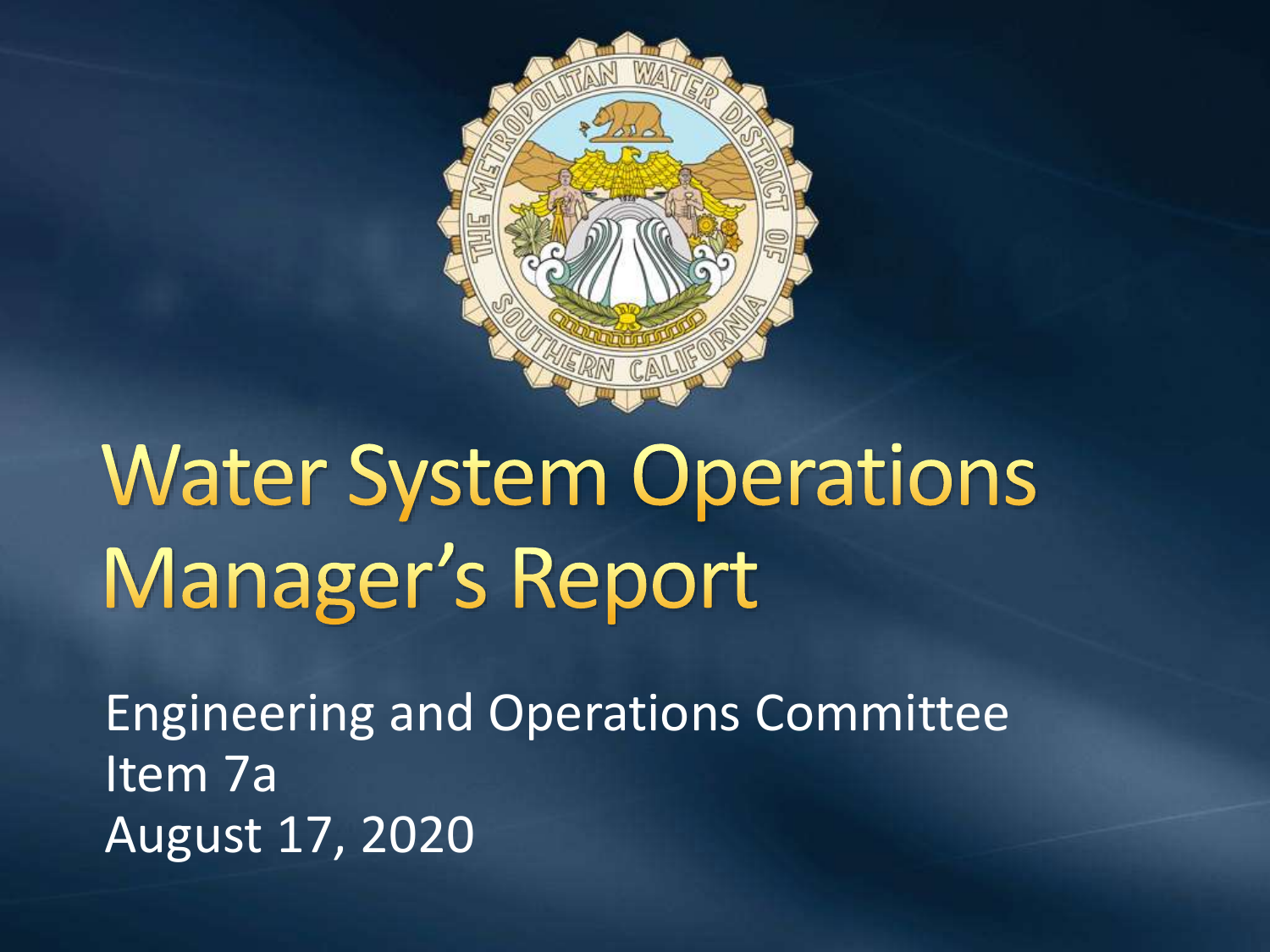# **Current Operational Conditions**

- 2020 SWP Allocation is 20%
- **SWP blend targets are 0% at Weymouth, Diemer** and Skinner plants
- CRA is at a 7-pump flow
- **Managing storage based on WSDM principles**
- July 2020 deliveries of 153 TAF were 3 TAF lower than July 2019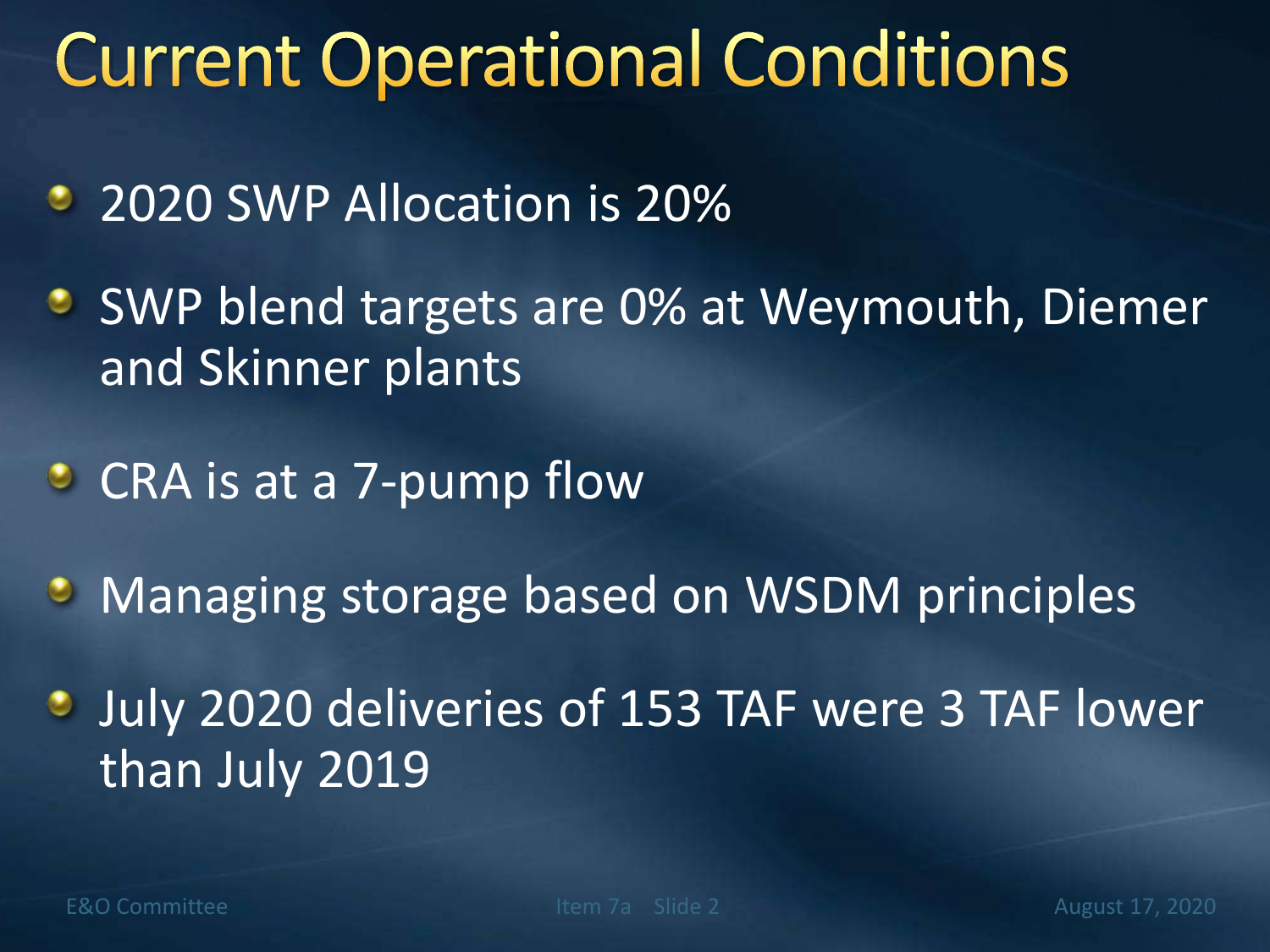#### **Skinner Solar Facility** System Overview

**Module efficiency – 18.5% \***

- **Four central inverters – 250 kW each**
- **Installed capacity 1 MW approx. – 2,360 MWh first year**
- **Online date – September 2009**



External External Committee Incolute efficiency between 15% & 20% \* Typical solar panels available today have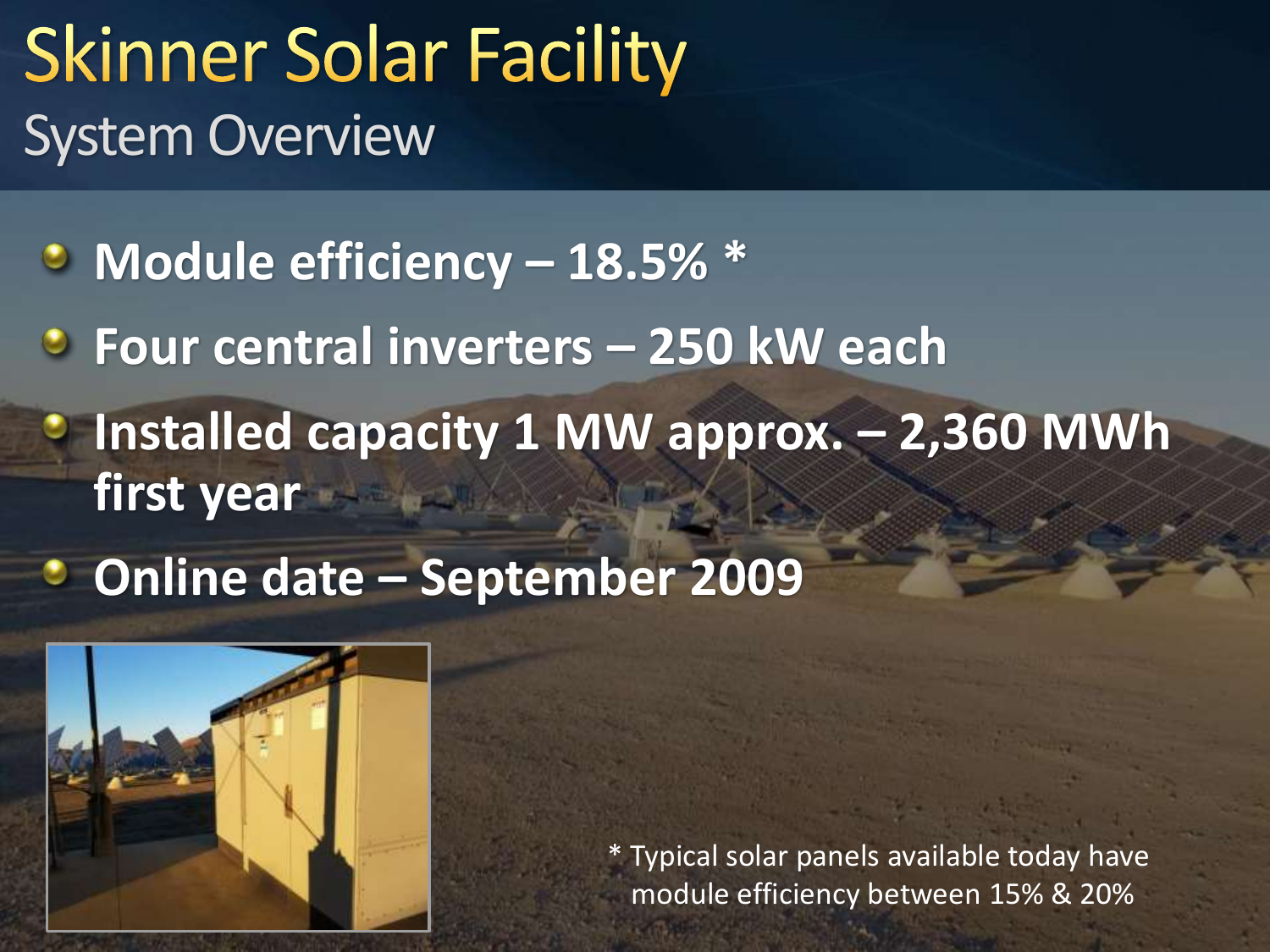# **Skinner Solar Facility** System Performing Well Over 10 Years of Operation



**\* Expected MWh is calculated based on manufacturer performance warranty (degradation rate 0.85%), without weather adjustment**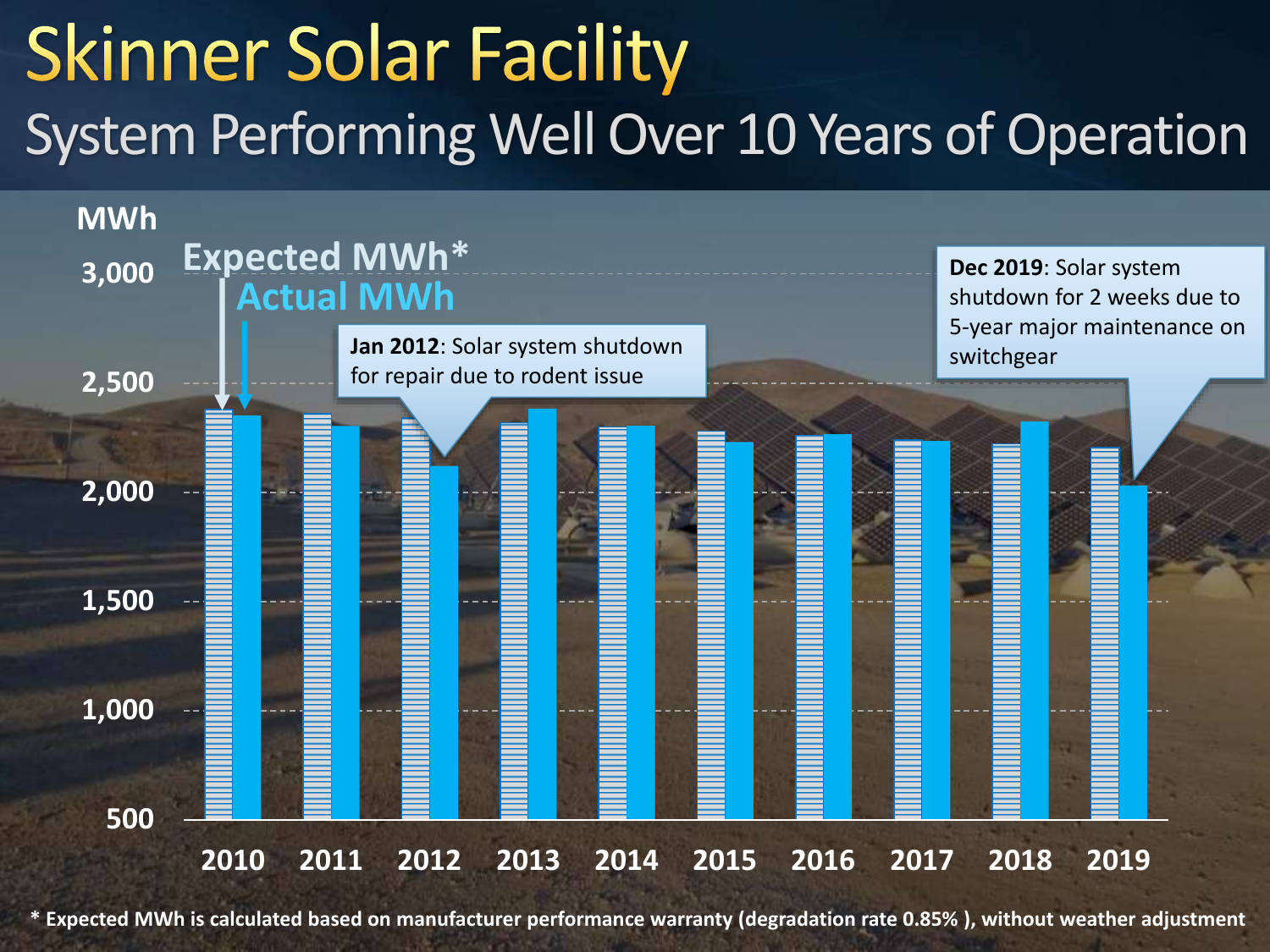# **Skinner Solar Facility** Diligent Maintenance Practices

- **Electrical output from each panel measured** quarterly and failed panels replaced immediately
- **Inverters inspected for adequate ventilation** quarterly and fully cleaned and tested annually
- **System faults and power output levels monitored** daily and remedied quickly when encountered
- **Panels professionally cleaned periodically**